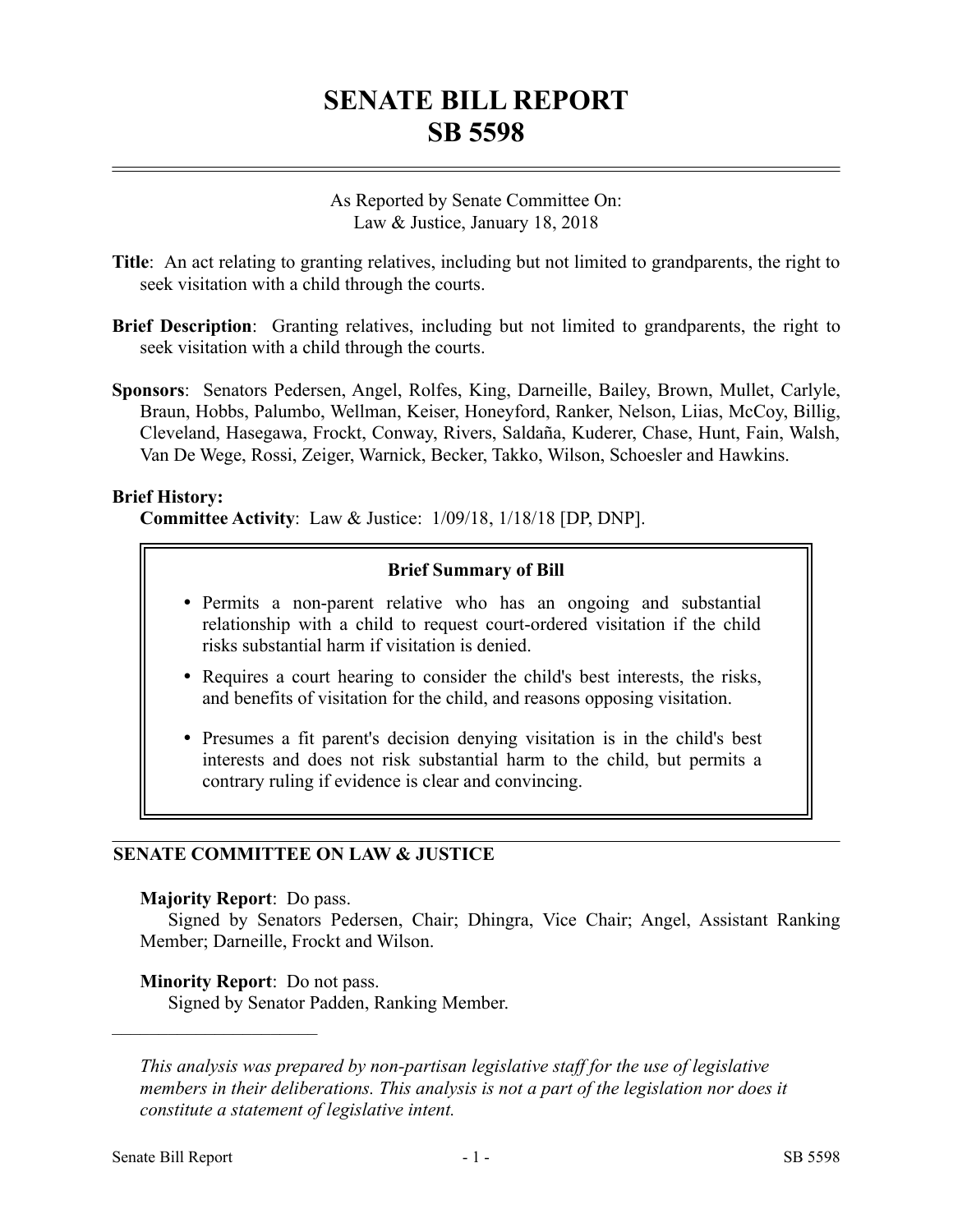**Staff**: Melissa Burke-Cain (786-7755)

**Background**: Non-parent visitation in Washington. The Legislature first enacted the nonparent visitation law in 1973. Under the law, a non-parent could file a request for visitation with a child within a dissolution or legal separation case. A separate law authorized a nonparent to request visitation within a non-parental custody case. A non-parent's visitation request must show evidence of an existing significant relationship with the child and prove that visitation is in the child's best interests.

In 1996, the Legislature amended the non-parent visitation law by adding a presumption that visitation with a grandparent would be in the child's best interests unless the opposing parent could prove grandparent visitation would, more likely than not, endanger the child's physical, mental, or emotional health.

Legal challenges to non-parent visitation. After 1996, court cases challenged the non-parent custody and visitation laws. In 2005, the Washington State Supreme Court ruled that the non-party visitation law infringed on a fit parent's due process right to control their child's visitation. The decision invalidated the presumption favoring visitation with a grandparent as in a child's best interests unless the parent proves visitation would be harmful.

Current status of the non-parent visitation laws. In 2005, the court found the non-parent visitation law invalid in its entirety, but did not redefine the scope of a parent's due process right to control non-parent visitation. Instead, the court deferred to the Legislature's power to revise the law. The law remains inoperative unless the Legislature enacts a new law.

**Summary of Bill**: A non-parent relative may request court-ordered visitation with a child if:

- the relative and child have an ongoing and substantial relationship; and
- denying visitation risks harm to the child.

Relatives include persons related to the child by blood, legal adoption, step and half siblings, and the spouses and relatives of the relatives. Relatives also include extended family members recognized by an Indian child's tribal law and customs.

The child and relative's interaction, companionship, mutual interests, and affection forms and sustains an ongoing and substantial relationship. The relative and child must share the expectation and desire for an ongoing relationship. The relationship must have substantial continuity for at least two years or, if the child is under age two, for at least half of the child's life.

The relative must file the visitation request with a court having jurisdiction under the Uniform Child Custody Jurisdiction Act. Otherwise, filing is in the county of the child's primary residence. The relative's one-time filing must include an affidavit establishing the relationship and facts supporting the claim of likely harm to the child if the court denies visitation. If the filing meets the threshold of likely success on its merits, the court must hold a hearing.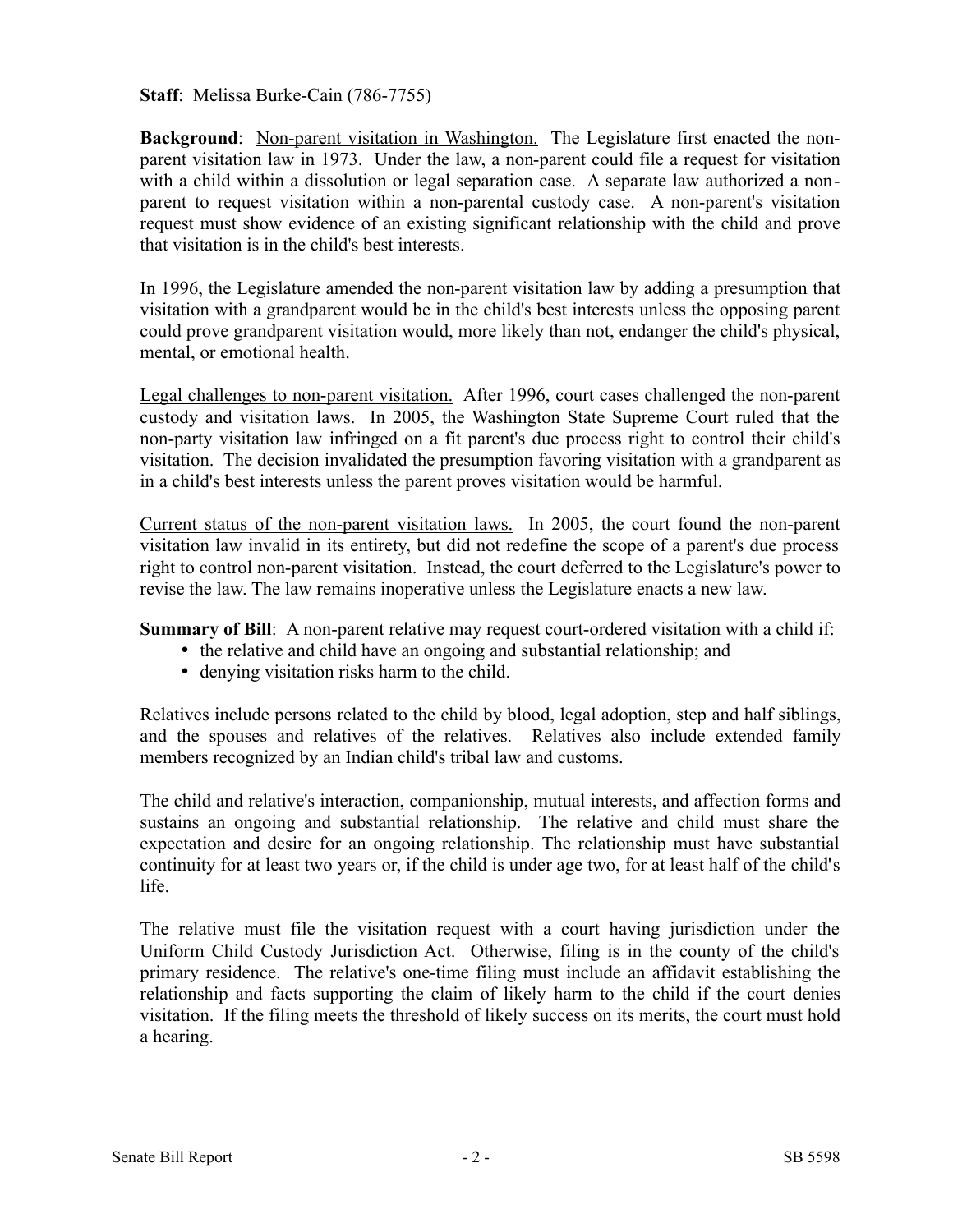At hearing, the court must grant visitation if the relative proves both likely harm to the child without visitation, and visitation is in the child's best interests. In making its decision, the court:

- presumes a fit parent's decision to deny visitation is in the child's best interests;
- considers the reasons the parent opposes visitation with the non-parent relative;
- allows rebuttal evidence from the non-parent relative showing the risk of harm to the child if visitation is denied;
- may grant visitation if the relative rebuts the parent's objections with clear and convincing evidence of harm to the child if visitation is denied;
- considers non-exclusive best interests factors including (1) love, affection, and strength of the relative's relationship with the child; (2) how the relationship benefits the child; (3) good faith of the parties; (4) physical, emotional, or mental abuse by the relative or anyone residing with the relative; and (5) the child's preference if the court finds the child old enough to express a preference.

The court filing is not a basis for a temporary visitation order. The court's ruling does not confer any parental rights or duties on the non-parent relative. The court must grant advance payment of reasonable fees and costs for the parent unless it is unjust given the parties' finances. Regardless of financial resources, the court must order the non-parent relative to pay the parent's reasonable fees and costs if the relative filed the visitation request in bad faith or without a reasonable basis.

**Appropriation**: None.

**Fiscal Note**: Available.

## **Creates Committee/Commission/Task Force that includes Legislative members**: No.

**Effective Date**: Ninety days after adjournment of session in which bill is passed.

**Staff Summary of Public Testimony**: PRO: This is a very difficult issue that has been unresolved for many years. Many grandparents and other family members have lost the close relationships with children when they had previously spent many happy holidays and special times together. These children are missing the love that grandparents offer and risk losing the treasured sense of family. This bill doesn't dilute the parent's rights. Science supports the value of unconditional love that grandparents can give. We don't want to get entangled with the parent's relationships. However, the positive relationships with non-parent relatives can be an anchor for children in an uncertain world and a stabilizing force in their lives. Grandparents can enrich the child's environment and give unconditional love. We often worry that our young grandchildren do not understand why their grandparents are no longer in their lives and may feel abandoned. We want to see our grandchildren so we know they are all right. Currently, Washington is the only state that does not have a valid law on visitation for non-parent relatives.

CON: The bill would allow the state to reach into the family when there is no risk to the child. Fit parents have a fundamental right to raise their children and a fit parent should not have to hire counsel and go to court to defend their decisions when they are fit parents. Children should maintain bonds with their families, but there are weaknesses elsewhere in